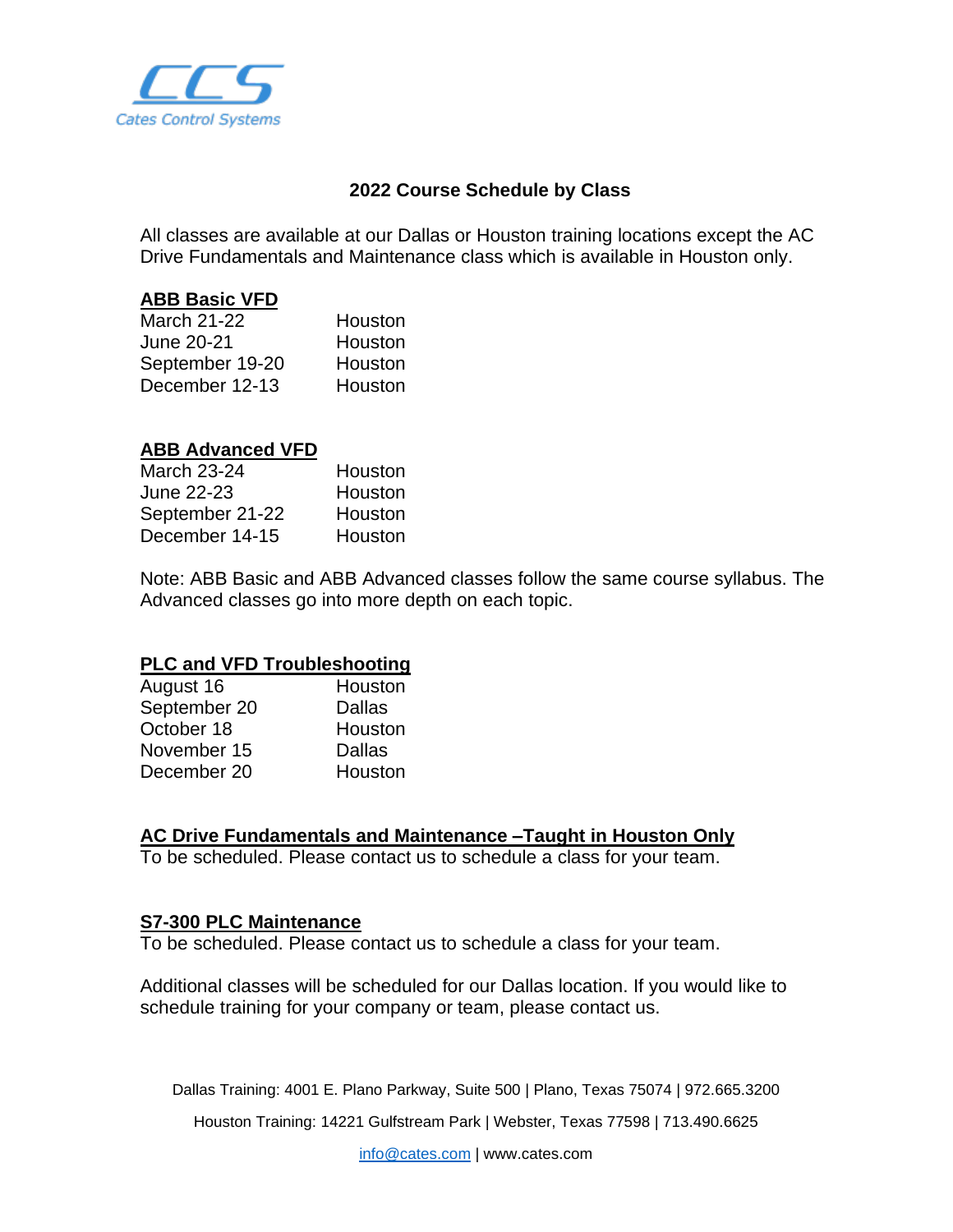

# **2022 Course Schedule by Month**

**March**

| <b>March 21-22</b><br><b>March 23-24</b>           | <b>ABB Basic VFD</b><br><b>ABB Advanced VFD</b>                                | Houston<br><b>Houston</b>           |
|----------------------------------------------------|--------------------------------------------------------------------------------|-------------------------------------|
|                                                    | June                                                                           |                                     |
| June 20-21<br><b>June 22-23</b>                    | <b>ABB Basic VFD</b><br><b>ABB Advanced VFD</b>                                | <b>Houston</b><br>Houston           |
| <b>August</b>                                      |                                                                                |                                     |
| August 16                                          | <b>PLC and VFD Troubleshooting</b>                                             | Houston                             |
| <b>September</b>                                   |                                                                                |                                     |
| September 19-20<br>September 20<br>September 21-22 | <b>ABB Basic VFD</b><br>PLC and VFD Troubleshooting<br><b>ABB Advanced VFD</b> | Houston<br><b>Dallas</b><br>Houston |
|                                                    | <b>October</b>                                                                 |                                     |
| October 18                                         | PLC and VFD Troubleshooting                                                    | Houston                             |
|                                                    | <b>November</b>                                                                |                                     |
| November 15                                        | PLC and VFD Troubleshooting                                                    | <b>Dallas</b>                       |
|                                                    | <b>December</b>                                                                |                                     |
| December 12-13<br>December 14-15<br>December 20    | <b>ABB Basic VFD</b><br><b>ABB Advanced VFD</b><br>PLC and VFD Troubleshooting | Houston<br>Houston<br>Houston       |

Additional classes will be scheduled for our Dallas location. If you would like to schedule training for your company or team, please contact us.

Dallas Training: 4001 E. Plano Parkway, Suite 500 | Plano, Texas 75074 | 972.665.3200

Houston Training: 14221 Gulfstream Park | Webster, Texas 77598 | 713.490.6625